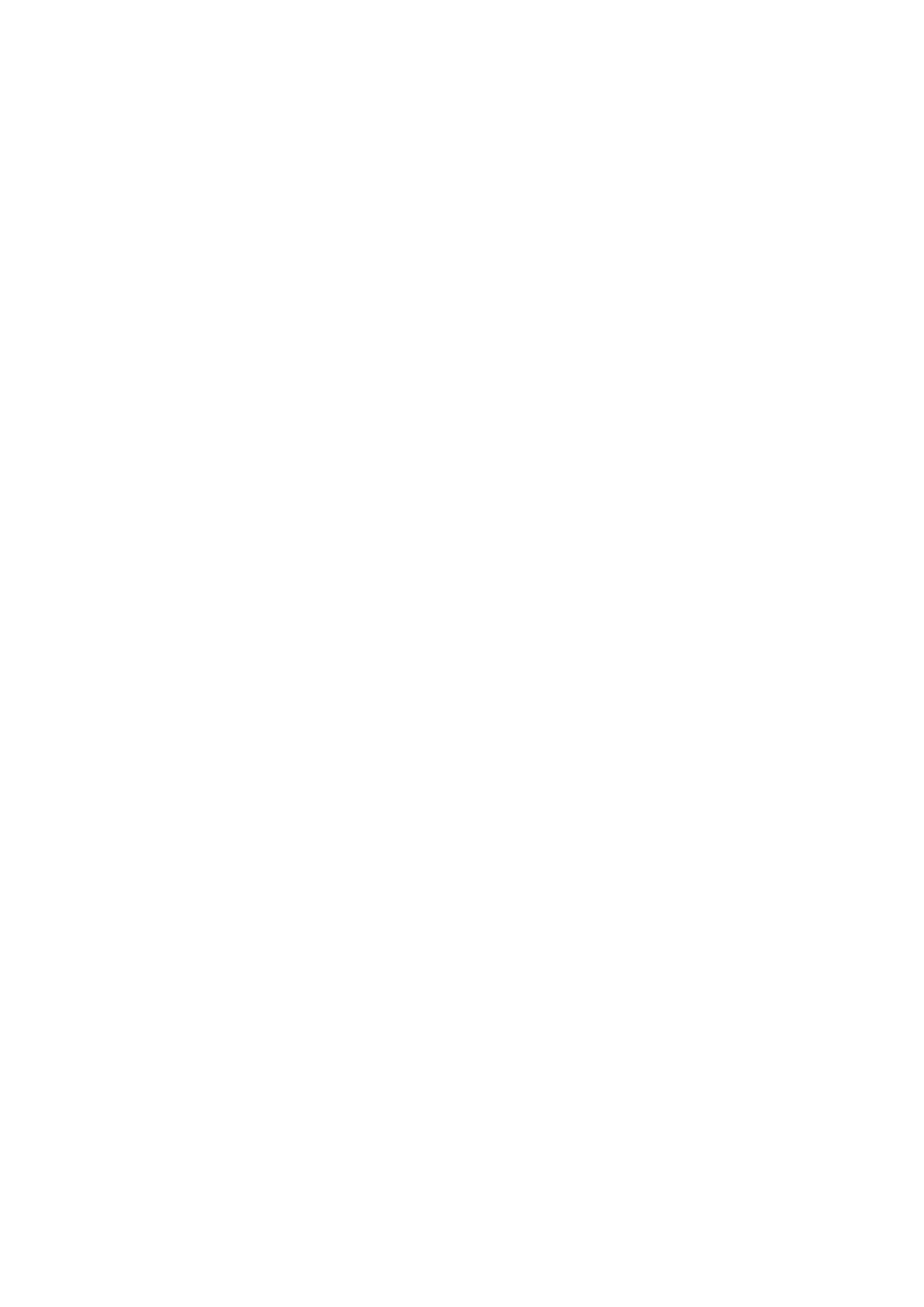## Content

#### **Management Summary—5**

### **1 Introduction and questions—6**

- 1.1 Procedure of the Request for Information—6
- 1.2 Introduction to CMD and TIM—7
- 1.3 Questions regarding Cold Movement Detection—8
- 1.4 Questions regarding Train Integrity Monitor—8

### **2 Received answers to the questions—10**

- 2.1 Cold Movement Detection—10
- 2.2 Train Integrity Monitor—11

### **3 Specifications Cold Movement Detector—13**

### **4 Specifications for ERTMS Train Integrity Module—14**

- 4.1 Part A: Requirements at train level—14
- 4.2 Part B: Requirements at subsystem level—18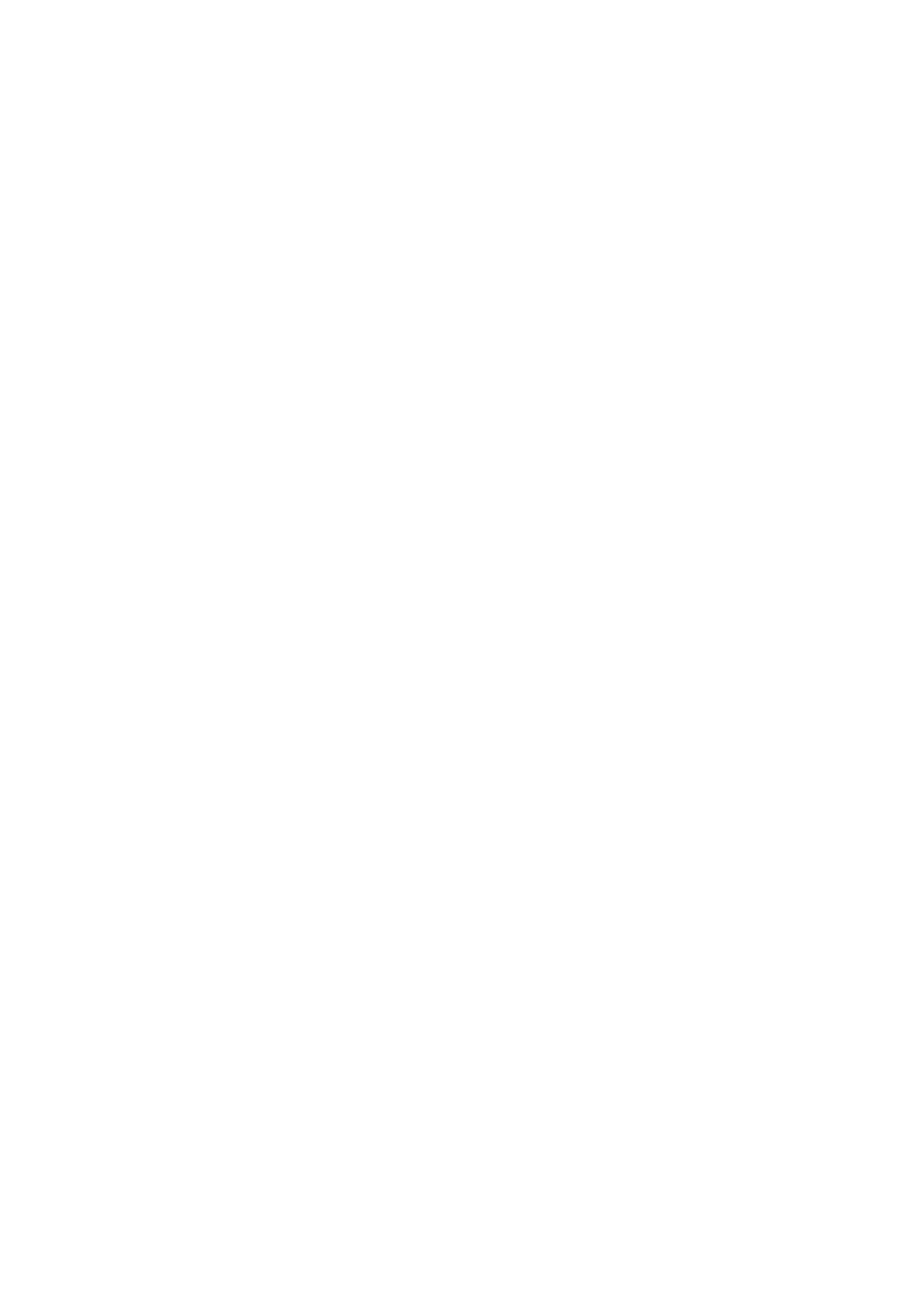### Management Summary

On 11 April 2014, the Dutch Government made a Preference Decision regarding the rollout of ERTMS Level 2 on the busiest corridors of the railway network. Currently, the ERTMS program is in the Plan Elaboration Phase, which also includes system design. Among other activities, the specifications for various components will be established during this Elaboration Phase.

With regards to the rollout, for a number of functions no operational experience has been gained as of yet in the existing Dutch ERTMS implementations. These functions include Cold Movement Detection (CMD) and the Train Integrity Monitor (TIM). The specifications for these functions partly fall outside the scope of the EU ERTMS specifications as laid down in the CCS TSI. For this reason, additional specifications have been drawn up within the framework of the ERTMS Programme, and UNISIG members have been asked to answer several questions to establish whether these requirements meet the intended objectives. Seven of the eight companies that were contacted have answered the questions.

The decision of (one of) these functions are implemented is not yet taken, even if the choice is implemented over the baseline. This Request for Information should be seen as a further consideration of these functions, regardless of whether they will eventually be implemented or not.

In their reaction, the UNISIG members indicate that they are working on solutions for CMD since this is part of the ERTMS specifications of baseline 3. The main challenges in fulfilling the established specifications relate to power supply and to the question whether fixed or variable settings for the range of allowed movement are to be allowed. Several companies have stated that some of the specifications (reliability and safety) should be set at train level, instead of at subsystem level.

All the UNISIG members who responded stated that they are working on the elaboration of one or multiple solutions for TIM. The greatest difficulties are expected to occur in providing the information on train length based on SIL 4, in combination with the requirement that this should be done for all possible train compositions. By contrast, the requirement relating to information on train integrity will be relatively easy to fulfil. The specifications at subsystem level (Part B) limit the possibilities for the supplying industry to find solutions which can be implemented in multiple European countries.

The answers and comments received will be used to improve the specifications for CMD and TIM.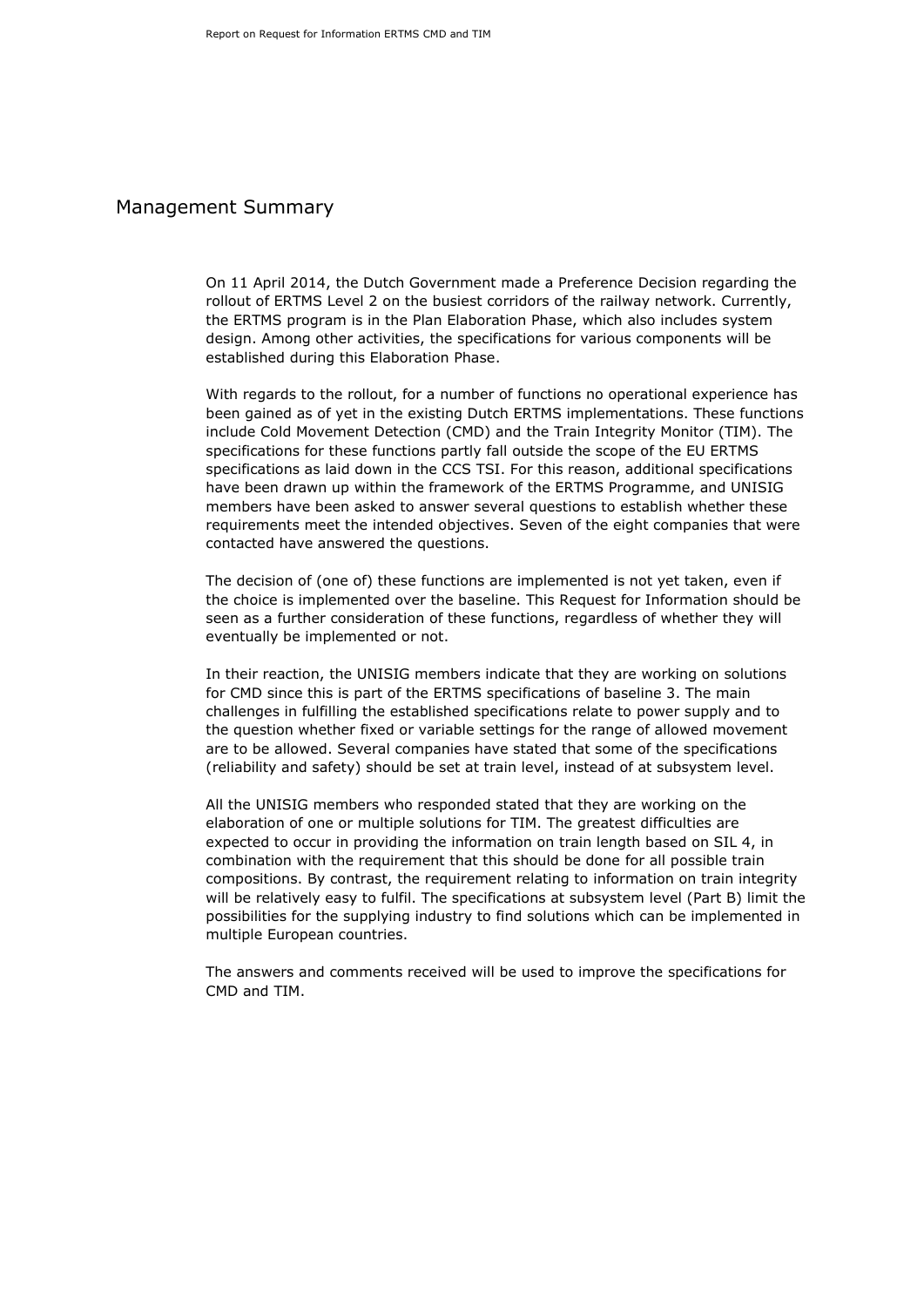## 1 Introduction and questions

On 11 April 2014, the Dutch Government made a Preference Decision regarding the rollout of ERTMS Level 2 on the busiest corridors of the railway network. The English version of this decision can be found [here.](http://www.government.nl/documents-and-publications/reports/2014/04/01/railway-map-ertms-version-3-0-memorandum-on-alternatives.html)<sup>1</sup> Currently, the ERTMS program is in the Plan Elaboration Phase, which also includes system design. Among other activities, the specifications for various components will be established during this Elaboration Phase.

With regard to the rollout, for a number of functions no operational experience has been gained as of yet in the existing Dutch ERTMS implementations. These functions include Cold Movement Detection (CMD) and the Train Integrity Monitor (TIM).

The decision of (one of) these functions are implemented is not yet taken, even if the choice is implemented over the baseline. This Request for Information should be seen as a further consideration of these functions, regardless of whether they will eventually be implemented or not.

The specifications for these functions partly fall outside the scope of the EU ERTMS specifications as laid down in the CCS TSI. This means that additional specifications can be drawn up within the framework of the ERTMS Programme in the Netherlands. In this context, ERTMS system suppliers have been asked to answer a number of questions to establish whether these specifications meet the intended objectives.

This report contains public information on this Request for Information and gives an anonymized summary of the information received.

#### **1.1 Procedure of the Request for Information**

On the 12 January 2015, two documents with questions and specifications for CMD and TIM were sent by email to all the members of UNISIG. The specifications for CMD and TIM which were sent are included in this document (chapter 3 and 4).

UNISIG is an industrial consortium which was created to develop the ERTMS/ETCS technical specifications. As an Associated Member of UNIFE, a recognised stakeholder, UNISIG actively contributes to the activities of the European Railway Agency in the field of ERTMS/ETCS technical specifications (source: www.ertms.net).

At present, there are eight market players involved in UNISIG: Alstom, AnsalsoSTS, AZD Praha, Bombardier, CAF, Mermec Group, Siemens and Thales.

By 13 February 2015, seven out of eight members had sent a response. On the same day, a meeting was held with one of these members. The information received during this meeting has been included in the anonymized summary in chapter 2.

<sup>1</sup> [http://www.government.nl/documents-and-publications/reports/2014/04/01/railway-map-ertms-version-3-0](http://www.government.nl/documents-and-publications/reports/2014/04/01/railway-map-ertms-version-3-0-memorandum-on-alternatives.html) [memorandum-on-alternatives.html](http://www.government.nl/documents-and-publications/reports/2014/04/01/railway-map-ertms-version-3-0-memorandum-on-alternatives.html)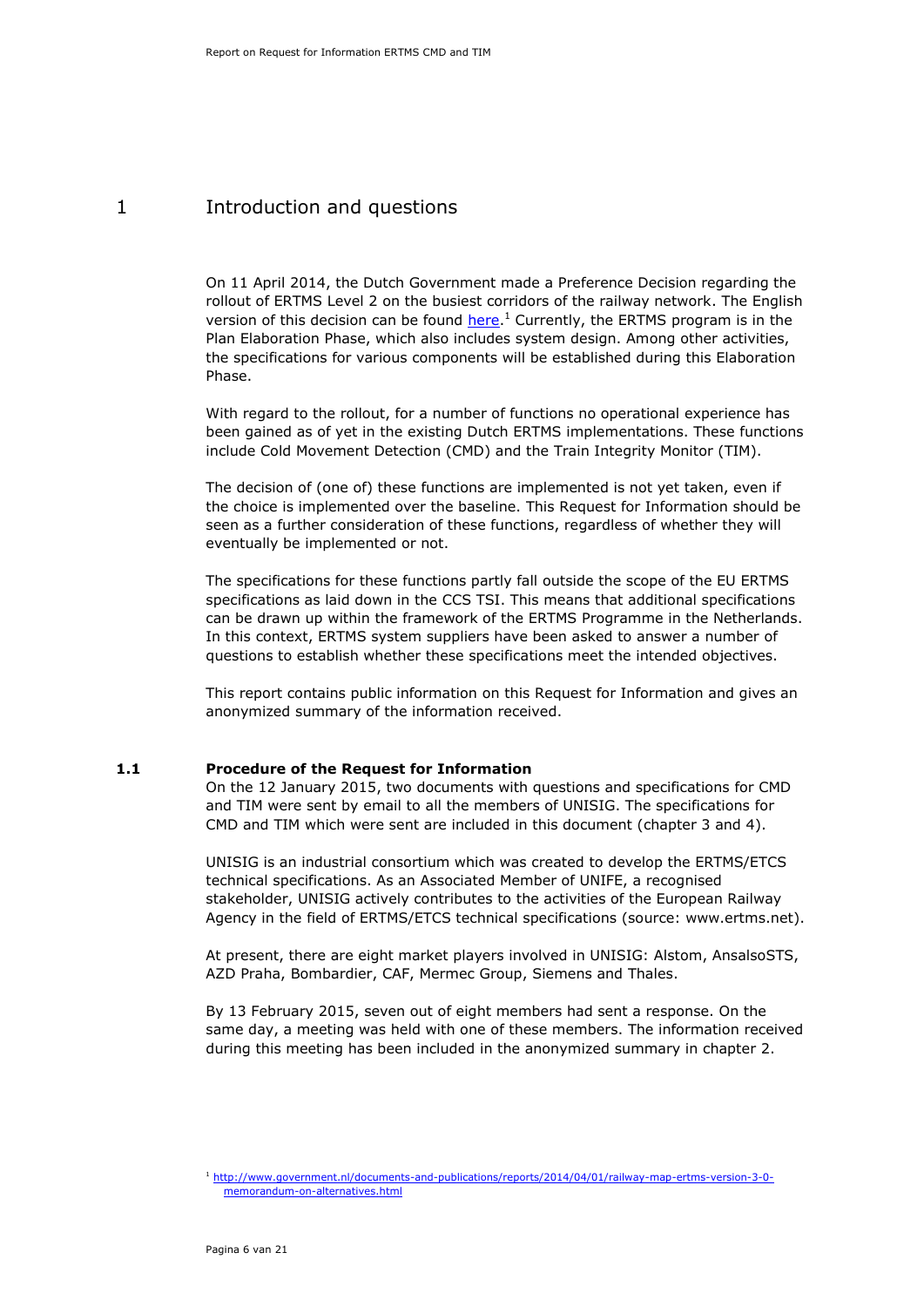#### **1.2 Introduction to CMD and TIM**

CMD facilitates the start-up of trains from 'No Power' mode. A Cold Movement Detector checks whether a train was moved while the ERTMS EVC was in 'No Power' mode. In this way, the ERTMS EVC is able to ascertain whether the last measured position is still valid.

The CMD functionality is specified in the ERTMS specifications. However, these specifications may be worked out in more detail for the purpose of the planned operation. To this end, a further specification of CMD has been initiated in the framework of the ERTMS Programme in the Netherlands. The specifications are set at a functional level and are fully in line with the EU ERTMS specifications (to be more specific: the SRS (subset 26)).

The TIM function is needed for the operation implementation of ERTMS Level 3, both with or without track-side train detection. Level 3 is based on the principle of releasing occupied infrastructure in response to position reports from the train (and therefore not on a track-side train detection system). This may be based either on a virtual section or on a 'moving block'.

Since it has been decided in the Netherlands to implement ERTMS Level 2, the ERTMS programme is considering whether trains can be equipped with TIM to be able to meet the requirements for ERTMS Level 3 in the future.

The TIM functionality is specified in the ERTMS specifications. However, these specifications may be finalised for the purpose of their implementation in the Netherlands. To this end, a further specification of TIM has been initiated in the framework of the ERTMS Programme in the Netherlands. The specifications are set at a functional level and are fully in line with the existing basic functions in the EU ERTMS specifications (mainly the SRS (subset 26)).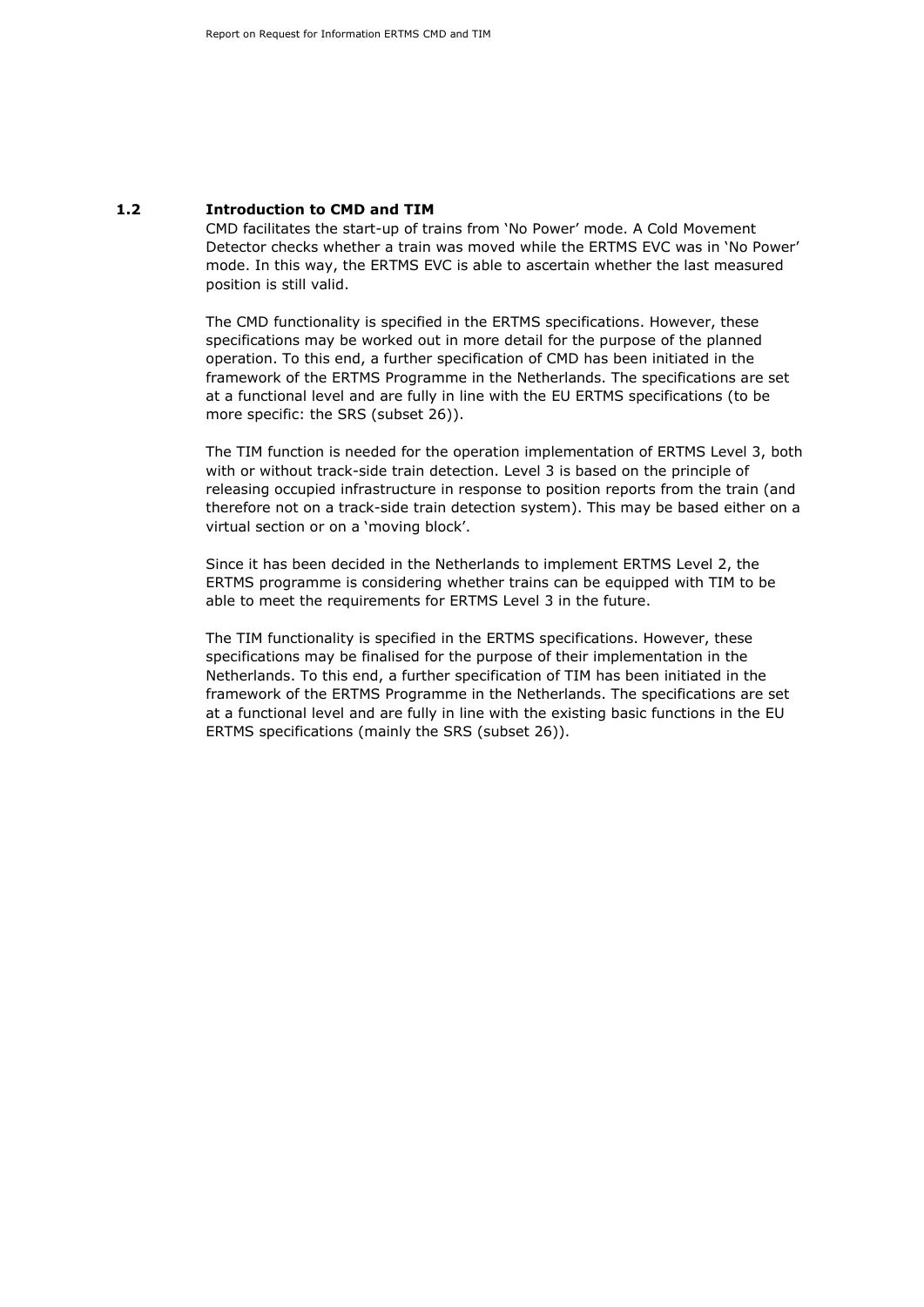### **1.3 Questions regarding Cold Movement Detection**

UNISIG members were asked the following questions relating to CMD, with reference to the objective of CMD.

The objective of CMD is to validate the information stored on board when exiting No Power mode when no cold movement has occurred (see ERTMS subset 26, 4.11).

Questions relating to CMD:

- 1. What are the possibilities for providing the CMD functions as specified?
- 2. What solutions do you have available? Please provide relevant technical specifications if possible.
- 3. Do you consider these specifications to be sufficient in order to achieve the objective? If not, what suggestions do you have to improve the specifications? (e.g. missing specifications, under or over-specified functions).
- 4. What steps must be taken to implement your solution in new or retrofitted trains? (e.g. development, engineering, testing, building, maintenance etc.)
- 5. By when do you expect to have this function available?
- 6. Do you have any other suggestions related to the implementation of the CMD functions in rolling stock?

#### **1.4 Questions regarding Train Integrity Monitor**

The specifications for TIM consist of two parts, A and B. Part A deals with the functional specifications based on 'train level'. Part B consist of a possible technical specification for TIM as a separate module in a train.

The objectives of parts A and B are:

- Part A: to have ERTMS trains equipped with TIM functionality that can run on ETCS Level 3 infrastructure;
- Part B: to have a Train Integrity Module available with standardised functions and interfaces.

The following questions were asked for part A and part B.

Questions TIM part A:

- 1. What possibilities do you see for providing the TIM functions as specified?
- 2. What solutions do you have available? Please provide relevant technical specifications if possible.
- 3. Do you consider these specifications to be sufficient in order to achieve the objective? If not, what suggestions do you have to improve the specifications? (e.g. missing specifications, under or over-specified functions).
- 4. What steps must be taken to implement your solution in new or retrofitted trains?<sup>2</sup> (e.g. development, engineering, testing, building, maintenance etc.)
- 5. By when do you expect to have this function available?
- 6. Do you have any other suggestions related to the implementation of the TIM functions in rolling stock?

Questions TIM part B:

<sup>&</sup>lt;sup>2</sup> Retrofitted trains are currently operating trains.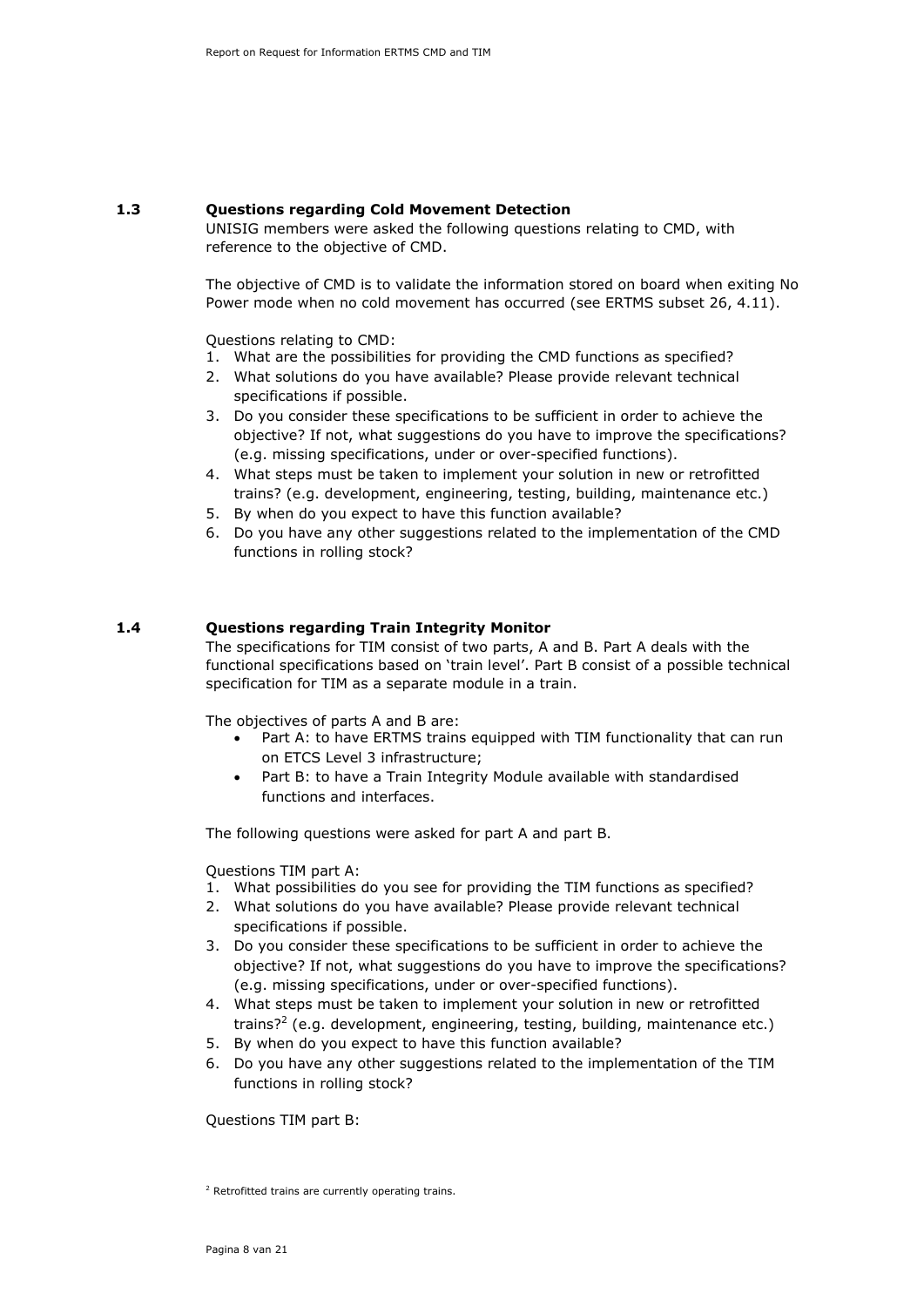- 1. Do you consider these specifications to be sufficient in order to achieve the objective? If not, what suggestions do you have to improve the specifications? (e.g. missing specifications, under or over-specified functions).
- 2. What are the pros and cons of this package of specifications? (e.g. additional development, requirements conflicting with existing solutions etc.)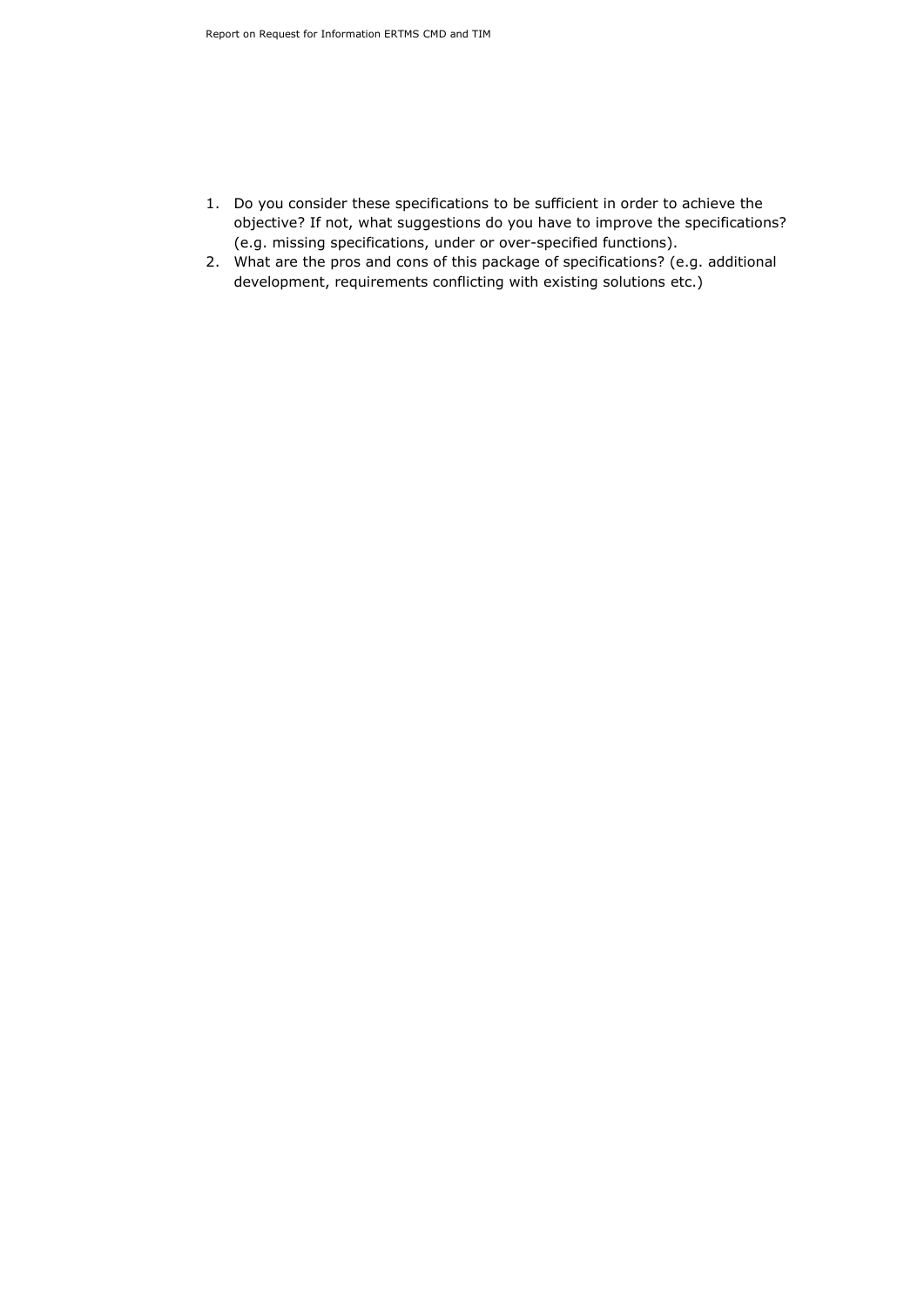## 2 Received answers to the questions

Seven out of eight UNISIG members responded to the questions asked. The answers received are presented in anonymized and summarized text below.

#### **2.1 Cold Movement Detection**

For CMD several solutions are already being developed, and some solutions are already available on the market. These solutions do not entirely match the specifications which were given in the Request for Information, however. Comments were received on the following topics:

- maintenance interval;
- period of functioning of CMD;
- range of allowed movement;
- failure rate for hazardous events;
- failure rate for non-hazardous events.

Several companies remarked that, with regards to the maintenance interval, the interval of the CMD should be aligned with the maintenance interval of the whole ERTMS On-Board Unit (OBU). Nevertheless, additional requirements can be valuable, but these should then also be in line with the maintenance intervals of the ERTMS OBU as a whole.

The minimum period for the functioning of CMD is stated in ERTMS subset 026 and is set for 72 hours. In the specifications, this period set at seven days. The reason for this is that some trainsets will stand still over a longer period of time, for instance when holidays are combined with a weekend. Several members noted that certain requirements may be useful for the operating companies but might also cause technical complexity, especially with regards to the CMD power supply (via the train or a special battery).

In the specifications, the range of allowed movement for what is accepted as 'not moved' is set to be between 0.1 and 10 m. The upper value has been chosen because of long freight trains and the air-pressure braking systems which are usually applied while standing still overnight. It is possible that there are locomotives at both ends of the train, such that the train might automatically move a few metres in one direction when releasing the brakes. To account for this, the upper limit of 10 m is quite high.

Several members indicated that the range is too wide and that it causes technical complexity. They recommended using the lower limit in defining the accuracy of the CMD, and considered that 0.1 m is not necessary for a safe operation. The upper limit of 10 m was found to be too high. According to several members, the upper limit of the range should match the maximum length that would make it possible to guarantee that no balise group is missed for the notification 'no movement occurred'.

According to several UNISIG members additional requirements in relation to the failure rate for hazardous events are not necessary, since the CMD function is part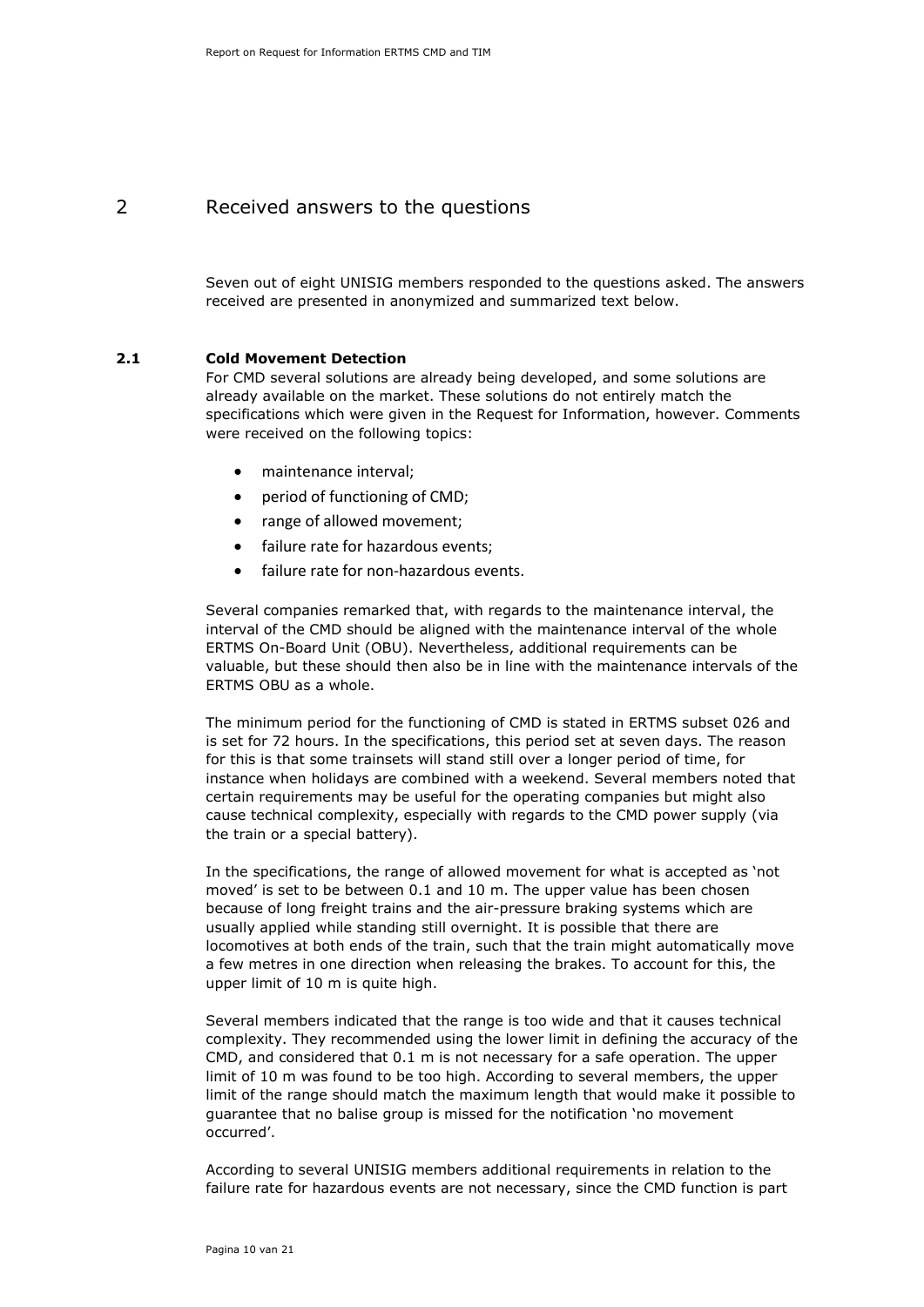of the THR allocation approach of SIL4 requirements relating to the OBU as a whole. In order words, the requirements relating to hazardous events are defined in the framework of the ERTMS system as a whole, of which CMD is a part. Adding requirements for hazardous events connected with CMD is only valuable if the risks caused by CMD are to be minimized more than other risks which are caused by the system as a whole.

The failure rate for non-hazardous events affects the number of times a movement is measured when none has taken place. The requirement in the specification is  $1*10<sup>-6</sup>/h$ . Some companies refer to the availability requirements at the on-board level (train level), and suggest that these should be adequate for the requirements of CMD.

Furthermore, several companies pointed out that the specifications for a specific ERTMS function may not deviate from the ERA specifications. A few companies have raised questions about some of the requirements in the specification.

No comments on specifications missing from the requirements were received.

#### **2.2 Train Integrity Monitor**

All the UNISIG members who responded are developing TIM devices. However, at present there are no TIM devices available which fit the requested specifications.

Several members pointed out that the specifications for TIM have not been completed yet at the European Level. At the moment, three CRs are known in the framework of the CCM process organised by the ERA (CR940, 941, 149). Besides these CRs, all additional specifications must be in line with the specifications described in ERTMS Subset 026 and other ERTMS specifications.

Several solutions to meet the requirements were proposed in the responses of the seven UNISIG members. Communication between trainsets is mandatory and can be done by bus as well as by GSM-R. This is already applied in some metro systems.

The difficult aspect of TIM is not so much train integrity, but rather the automatic (SIL-4) train length information. Since the chance of a train not being complete is rather small (e.g.  $1*10^{-5}$ ), the train integrity monitor should have a failure rate such that this chance is reduced to  $1*10^{-9}$ . A specification stricter than SIL-4 is not required, since TIM is part of the OBU which must meet the standards of SIL-4 as a whole. TIM should also determine train length based on the SIL-4 level. Several members remarked that this requirement is difficult to meet, also considering the requirement that this must be possible for all train compositions. Suggestions were made to restrict the number of possible train compositions to those compositions (of the same trainsets) that are actually in use. No problems were foreseen with regard to determining a safe train length for train sets themselves. One of the arguments made was that this information should be provided by the train hardware and not by TIM.

For rolling stock that is to be retrofitted, it is possible that current rolling stock does have information on train integrity and train length, but probably not based on SIL-4 level. Redundancy can be necessary in order to meet the safety requirements. This will depend on the rolling stock in question and may be difficult to achieve for certain trains.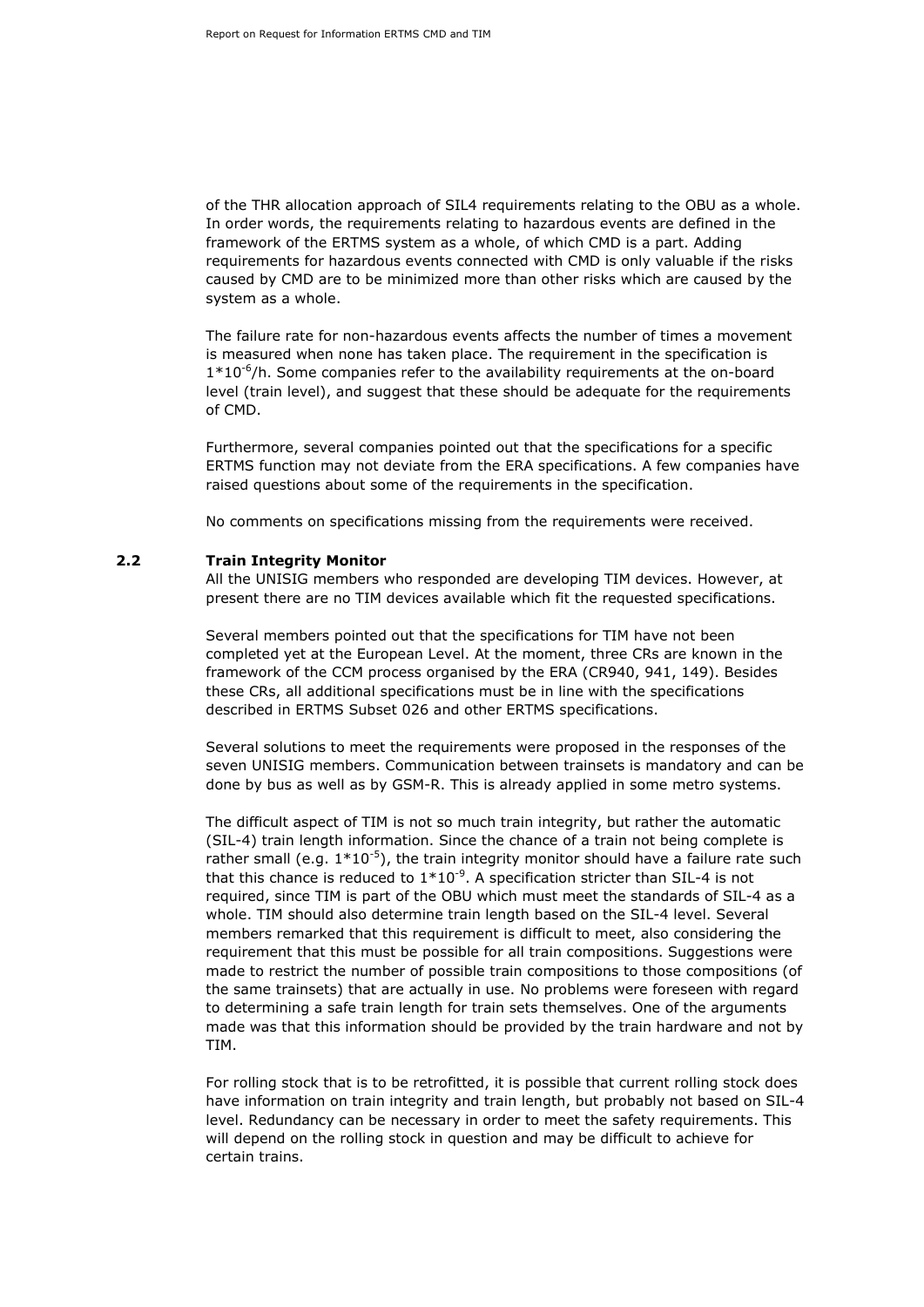For freight trains, power supply is difficult to establish at the end of the train. Solutions are thinkable for monitoring train integrity (by detecting air pressure in the brakes), but not for establishing train length. Companies indicate that SIL-4 information on train length will be hard to establish.

Several companies suggested a number of requirements which can be better specified at train level rather than at TIM level. These are requirements relating to reliability, safety and delay time. In addition, train system performance should be determined based on the requirements relating to availability and response times of the equipment on the train. When the response time from RBC to the train is 5 s, there is no need to set higher requirements for information from TIM with regard to train system performance. A number of UNISIG members point out that some of the current requirements in the specification might lead to redundancy in hardware.

Regarding part B (requirements on subsystem level), several members noted that these specifications limit the possibilities for the supplying industry to develop solutions which can be implemented in multiple European countries. Implementing a solution in multiple countries brings benefits for both the countries involved and for the supplying industry.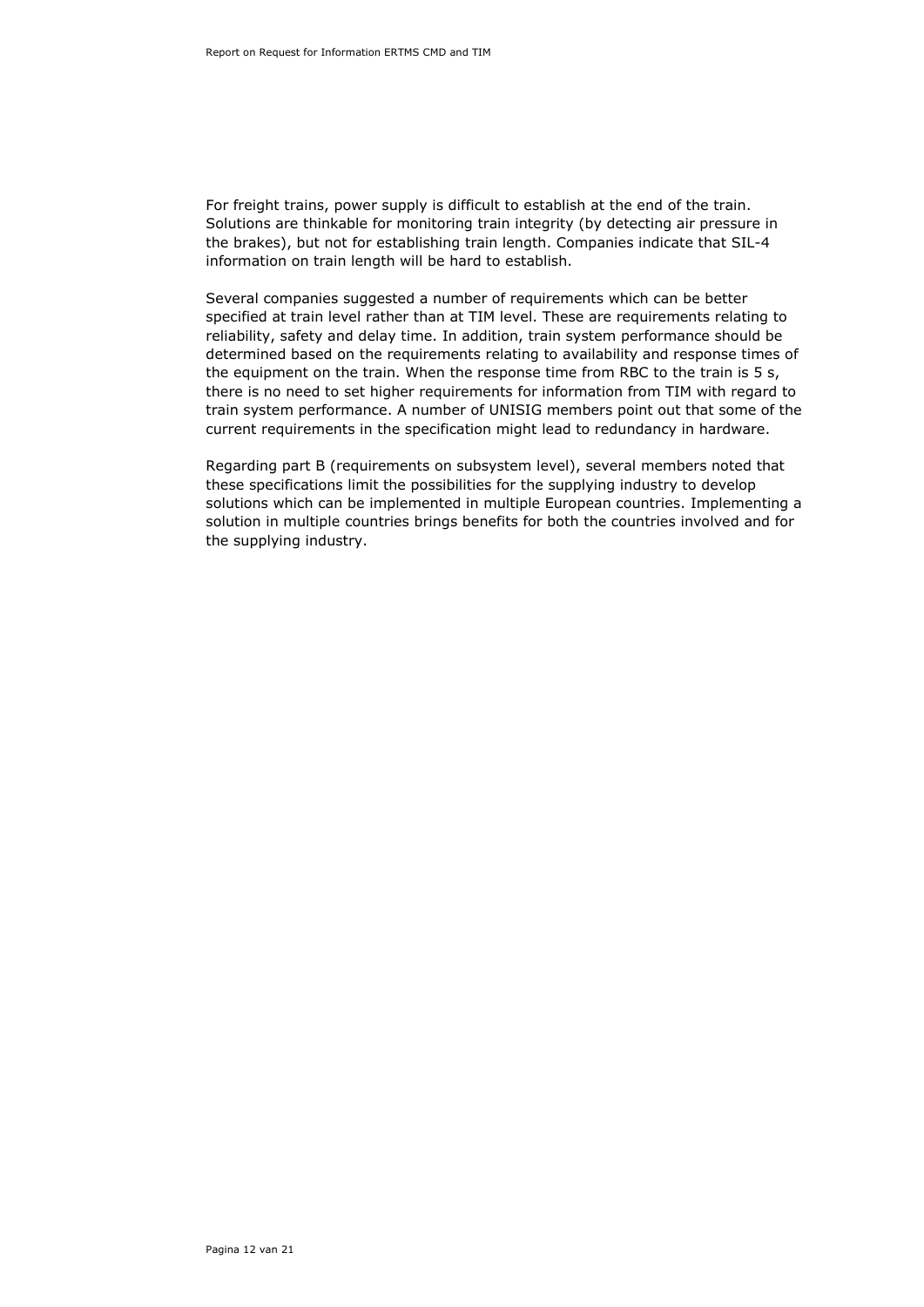## 3 Specifications Cold Movement Detection

The objective of the CMD is have ERTMS equipped trains with Cold Movement Detection functionality in order to have the on board stored information valid when exiting NoPower-mode and no cold movement occurred (see subset 26, 4.11).

| Id             | <b>Type</b> | Requirement                                                                   | <b>Rationale</b>                                                                    |
|----------------|-------------|-------------------------------------------------------------------------------|-------------------------------------------------------------------------------------|
| $\mathbf{1}$   | requirement | The ETCS equipment shall include the Cold Movement Detection (CMD)            | The Cold Movement Detection function in the train is applicable. This is a          |
|                |             | function in accordance with subset 26; 3.15.8, 4.4.4, 4.5.2, 4.11 etc.        | requirement as the CMD is optional.                                                 |
| $\overline{2}$ | definition  | The distance D CMD allowed movement is defined as: the maximum                | Definition of the allowed displacement within "no movement". A small                |
|                |             | displacement of the train which is accepted by the CMD as "no movement".      | displacement is needed to have an acceptable availability of the CMD                |
|                |             |                                                                               | function. Small movements due to for example coupling or wind need to be            |
|                |             |                                                                               | accepted as "no movement".                                                          |
| $\overline{3}$ | requirement | The value of D CMD allowed movement shall be set as a train-parameter.        | The variable is to be treated as a train parameter as fixed train data.             |
| $\overline{4}$ | requirement | The value of D_CMD_allowed_movement shall be in the range of 0.1 to 10 m.     | The variable has a limited range. The amount of bits and step size for this         |
|                |             |                                                                               | variable is to be defined. Logarithmic scaling is acceptable.                       |
| 5              | definition  | the hazardous event CMD_WRONG_1 is defined as:                                | Definition of safety hazard 1. This hazard is defined for the transition            |
|                |             | The transition condition (subset 26; 4.11) is "no cold movement occurred"     | condition (subset 26; 4.11). The hazard consists of the failure of the CMD          |
|                |             | while the train movement has been more than D CMD allowed movement            | function AND the occurrence of a train movement.                                    |
| 6              | requirement | The failure rate for the hazardous event CMD_WRONG_1 shall be less than       | Requirement to safety hazard 1. We have chosen for 1/10 SIL4 because this           |
|                |             | $0.1*10^{-9}$ /h                                                              | failure is directly in the chain of the train positioning report and contributes to |
|                |             |                                                                               | a faulty MA. We have no quantitative argumentation for this requirement.            |
| $\overline{7}$ | definition  | the event CMD_WRONG_2 is defined as:                                          | Definition of availability fault 2: performance/capacity                            |
|                |             | The transition condition (subset 26; 4.11) is "cold movement detected or      |                                                                                     |
|                |             | information not available" while the train movement has been less than        |                                                                                     |
|                |             | D CMD allowed movement                                                        |                                                                                     |
| 8              | requirement | The failure rate for the event CMD WRONG 2 shall be less than $1*10^{-6}/h$   | Requirement to availability fault 2: same level of the OBU.                         |
| $\mathsf 9$    | requirement | The supplier shall specify the interface of the CMD as part of the TIU.       | The specifications of the CMD at the TIU level shall be written by the supplier.    |
| 10             | requirement | The suppliers interface specification of the CMD shall be free of use for the | If the supplier writes specifications at the TIU level these shall be available     |
|                |             | customer.                                                                     | and free for use for the customer.                                                  |
| 11             | requirement | The CMD function shall be available for at least 7 days after the ETCS system | Requirement for battery life time if relevant.                                      |
|                |             | goes into "no power".                                                         |                                                                                     |
| 12             | requirement | The maintenance interval for the CMD function shall be at least 10 years      | Requirement for maintenance.                                                        |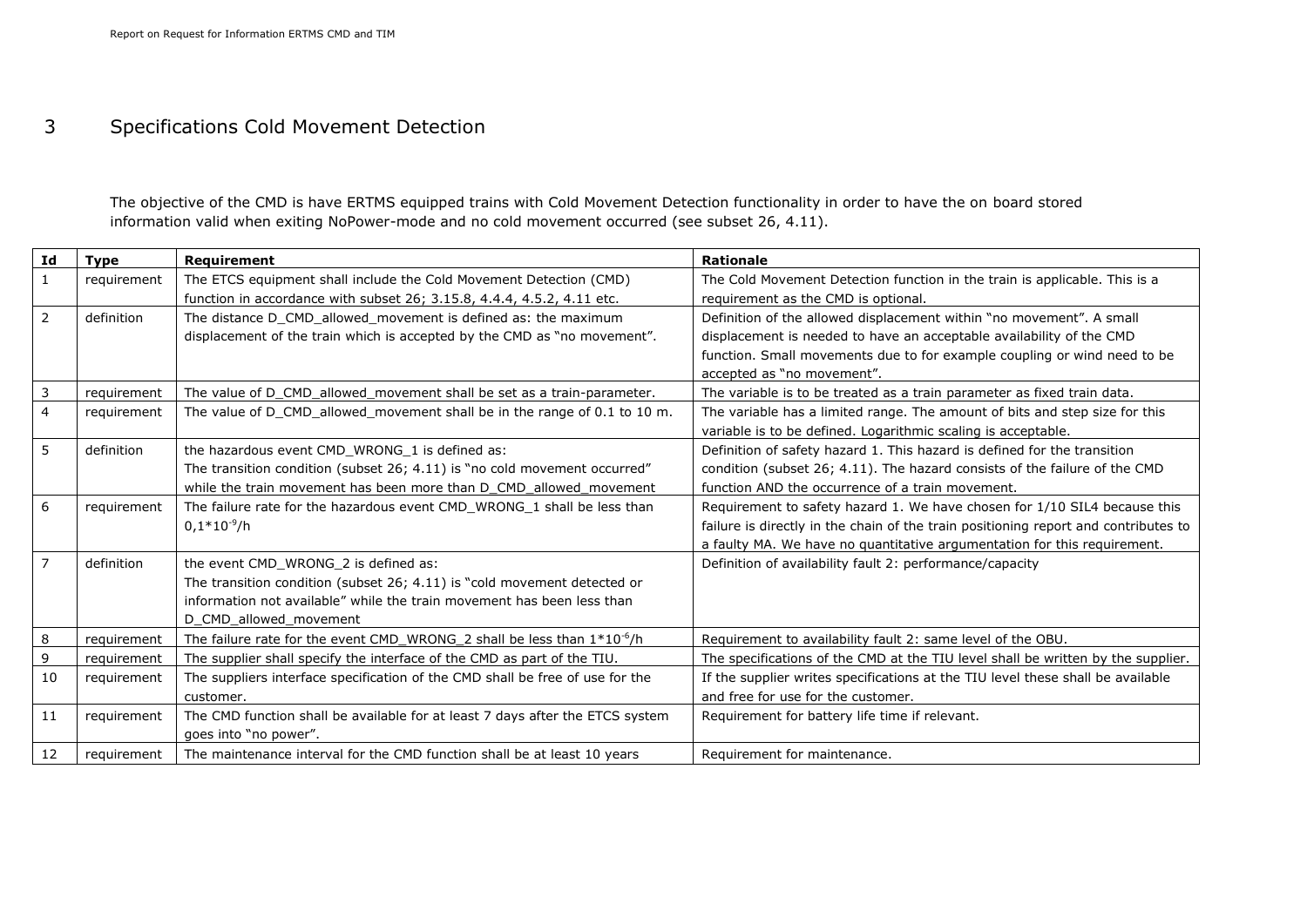## 4 Specifications for ERTMS Train Integrity Module

This document describes the requirements for the Train Integrity Function and its supporting TIM device in rolling stock.

This document consists of two parts: part A describes the Train Integrity Function and its requirements at train level and interfacing with the RBC. Part B describes an assumed architecture in which a TIM device communicates via a Train Interface Unit (TIU) with the ETCS-On Board Unit.

#### **4.1 Part A: Requirements on train level**

The requirements in this chapter are at train level. The objective of part A is to have ERTMS equipped trains that can run in ETCS level 3.

| Id     | <b>Type</b> | Requirement                                                                                                                                                                                                                          | <b>Rationale</b>                                                                                                                                                                                                                                                                                                                 |
|--------|-------------|--------------------------------------------------------------------------------------------------------------------------------------------------------------------------------------------------------------------------------------|----------------------------------------------------------------------------------------------------------------------------------------------------------------------------------------------------------------------------------------------------------------------------------------------------------------------------------|
| $TL_1$ | information | The ETCS on-board equipment shall report train integrity information<br>(L_TRAININT and Q_LENGTH) to the RBC according to ss026,                                                                                                     | The train-integrity function at the interface train-track is applicable.                                                                                                                                                                                                                                                         |
| $TL_2$ | requirement | 3.6.5.2 (v3.4.0) in every position report (packet 0 and packet 1).<br>Paragraph 3.6.5.2 in subset 26 is also valid for level 2.                                                                                                      | This requirement solves CR940, problem 4.<br>Note: this is no new requirement: in 3.6.5.1.2-g is stated that train<br>integrity has to be part of the positioning report (so also in Level 2).<br>3.6.5.2 explains the content of Q LENGTH and L TRAININT.                                                                       |
| $TL_3$ | requirement | L_TRAININT and Q_LENGTH shall be valid for all possible train<br>compositions.                                                                                                                                                       | It has to be checked if the supplier can find solutions for all possible<br>train sets, particularly those train sets not delivered by the supplier. The<br>(existing) automatic couplings can be used however shall physically<br>remain unchanged. Coupling between trains without and with TIM<br>function shall be possible. |
| $TL_4$ | requirement | In Q_LENGTH the status information "Train integrity information<br>confirmed by integrity monitoring device" shall be implemented.                                                                                                   | The TIM function is part of the on-board unit. At this level no statements<br>about the TIM's sub-systems and architecture in the ETCS OBU.                                                                                                                                                                                      |
| $TL_5$ | requirement | The Q LENGTH status information "Train integrity information<br>confirmed by integrity monitoring device" shall be determined<br>automatically (without drivers actions).                                                            | The Q LENGTH status information shall be determined automatically,<br>without actions from the driver needed.                                                                                                                                                                                                                    |
| $TL_6$ | information | In Q_LENGTH the status information "Train integrity information<br>confirmed (entered) by driver" may be implemented.                                                                                                                | The supplier may implement also the TIM function with a button for the<br>driver.                                                                                                                                                                                                                                                |
| $TL_7$ | requirement | If both status information "Train integrity information confirmed<br>(entered) by driver" and "Train integrity information confirmed by<br>integrity monitoring device" are available, the latter shall be<br>presented in Q LENGTH. | The automated TIM function prevails over the TIM function with a button<br>for the driver. A train with Q_LENGTH is "Train integrity information<br>confirmed (entered) by driver" is treated by ProRail as not-integer.                                                                                                         |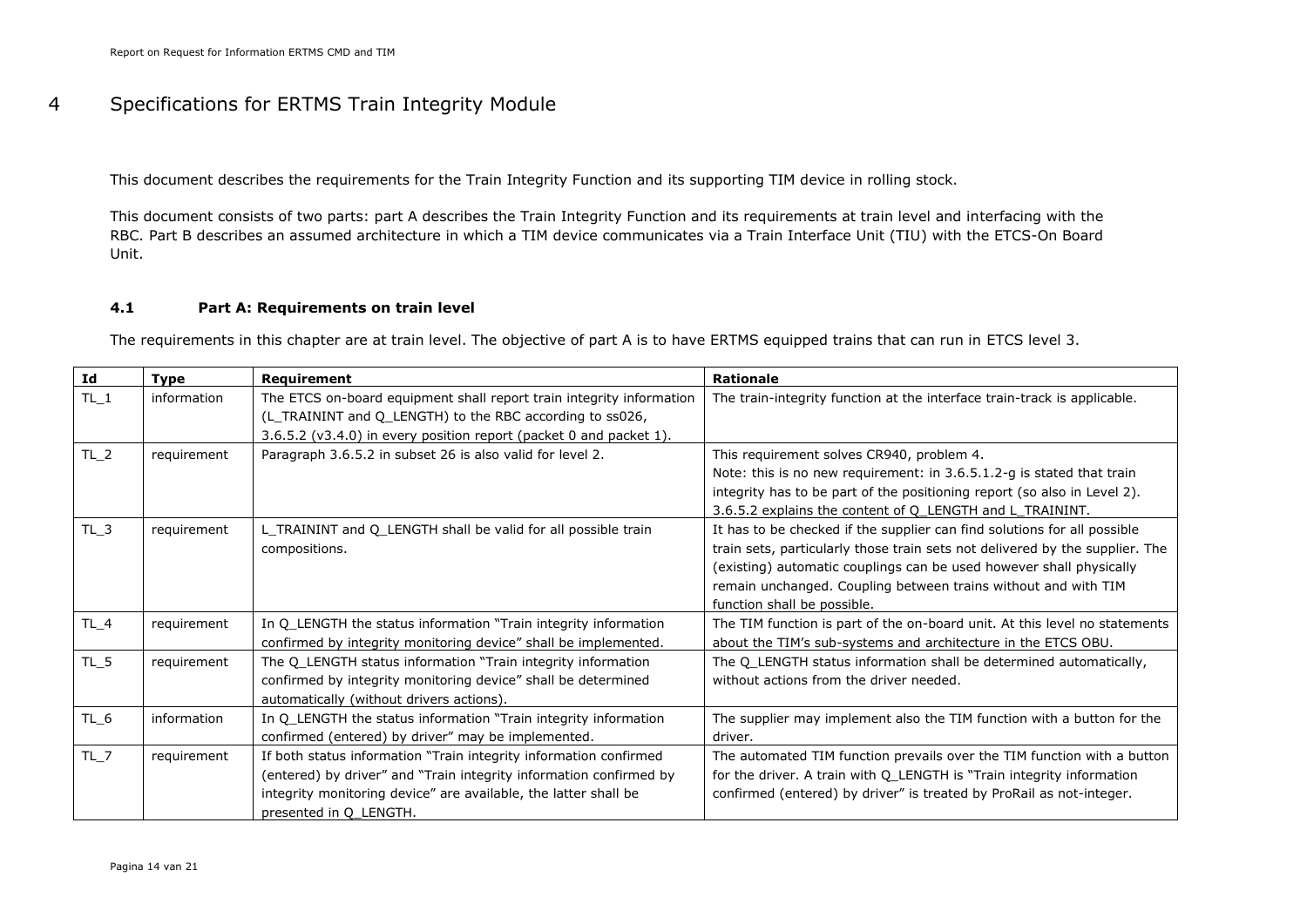| Id      | <b>Type</b>                           | Requirement                                                                                                                                                                                                                                                                                                                                                                                                                                                        | <b>Rationale</b>                                                                                                                                                                                                                                                                                                                                                                                                                                                                                                                                                                                                               |
|---------|---------------------------------------|--------------------------------------------------------------------------------------------------------------------------------------------------------------------------------------------------------------------------------------------------------------------------------------------------------------------------------------------------------------------------------------------------------------------------------------------------------------------|--------------------------------------------------------------------------------------------------------------------------------------------------------------------------------------------------------------------------------------------------------------------------------------------------------------------------------------------------------------------------------------------------------------------------------------------------------------------------------------------------------------------------------------------------------------------------------------------------------------------------------|
| $TL_8$  | definition                            | L_TRAININT is defined as Safe Train Length, related to the position<br>of the minimum safe rear end at the moment of Train Integrity<br>confirmation, according to figure 15 in subset 26 (v3.4.0), 3.6.5.                                                                                                                                                                                                                                                         | L_TRAININT is defined as the "Safe Train Length at T" according to<br>figure 15 in subset 26 (v3.3.0), 3.6.5.                                                                                                                                                                                                                                                                                                                                                                                                                                                                                                                  |
| $TL_9$  | definition                            | The time delay in the train integrity determination is defined as (T-<br>$T_0$ )s. See subset 26, 3.6.5.2., figure 15. The maximum time delay<br>for determining train integrity is defined as Tresponse.                                                                                                                                                                                                                                                          | Definition of time delay of train integrity detection.<br>Note: at the moment $T_0$ train integrity may not have been detected for<br>$T_0$ .                                                                                                                                                                                                                                                                                                                                                                                                                                                                                  |
| $TL_10$ | Requirement                           | Tresponse shall be less than 2s.                                                                                                                                                                                                                                                                                                                                                                                                                                   | Requirement to time delay for response. This is a performance<br>requirement.                                                                                                                                                                                                                                                                                                                                                                                                                                                                                                                                                  |
| $TL_11$ | Constraint<br>concerning the<br>train | It is assumed that the driving direction of the "minimum safe rear<br>end of the train" is the same as the driving direction of the train, i.e.<br>If the driving direction has not been changed AND train integrity was<br>confirmed for a certain time ago, the actual minimum safe location<br>of the rear end of the train, will never be in rear of the minimum<br>safe location of the rear end of the train at the time the integrity was<br>confirmed for. | Roll back protection is considered to be taken care of in the train.<br>If the driving direction of the train changes (E.g. reversed in Post Trip)<br>the driving direction of the safe rear end changes as well.<br>Without this assumption the train cannot report a safe train length.                                                                                                                                                                                                                                                                                                                                      |
| TL_12   | requirement                           | The unsafe failure rate, i.e. the probability that in the report to the<br><b>RBC</b><br>the reported Q_LENGTH is "train integrity confirmed by integrity<br>$\bullet$<br>monitoring device" AND<br>the reported train length L_TRAININT is less than safe train<br>length,<br>shall be less than $0.1*10^{-9}$ /h                                                                                                                                                 | Requirement to the safety hazard. We have chosen for 1/10 SIL4<br>because this failure is directly in the chain of train detection and<br>contributes to a faulty MA. We have no quantitative argumentation for<br>this requirement.<br>If the train is broken and reported as integer, then it is only unsafe if<br>the minimum safe rear end position of the train based on L_TRAININT is<br>beyond the actual position of the trains safe rear end.<br>As L TRAININT is defined as the distance between the estimated train<br>front end, and the minimum safe rear end, the train length is increased<br>with L DOUBTOVER. |
| TL_13   | requirement                           | In case the ETCS on-board is not able to report the train integrity<br>with the required safety level, then the on-board shall report "No<br>train integrity information available"                                                                                                                                                                                                                                                                                | The safe state shall be reported if insufficient information is available.                                                                                                                                                                                                                                                                                                                                                                                                                                                                                                                                                     |
| TL_14   | requirement                           | If it is detected that the train is broken, then the ETCS on-board<br>shall report this to the RBC using Q_LENGTH is "train integrity lost",<br>within a train dependent response time (Tresponse).                                                                                                                                                                                                                                                                | In this situation the maximum distance between the train front end and<br>the train rear end cannot be communicated to the RBC.                                                                                                                                                                                                                                                                                                                                                                                                                                                                                                |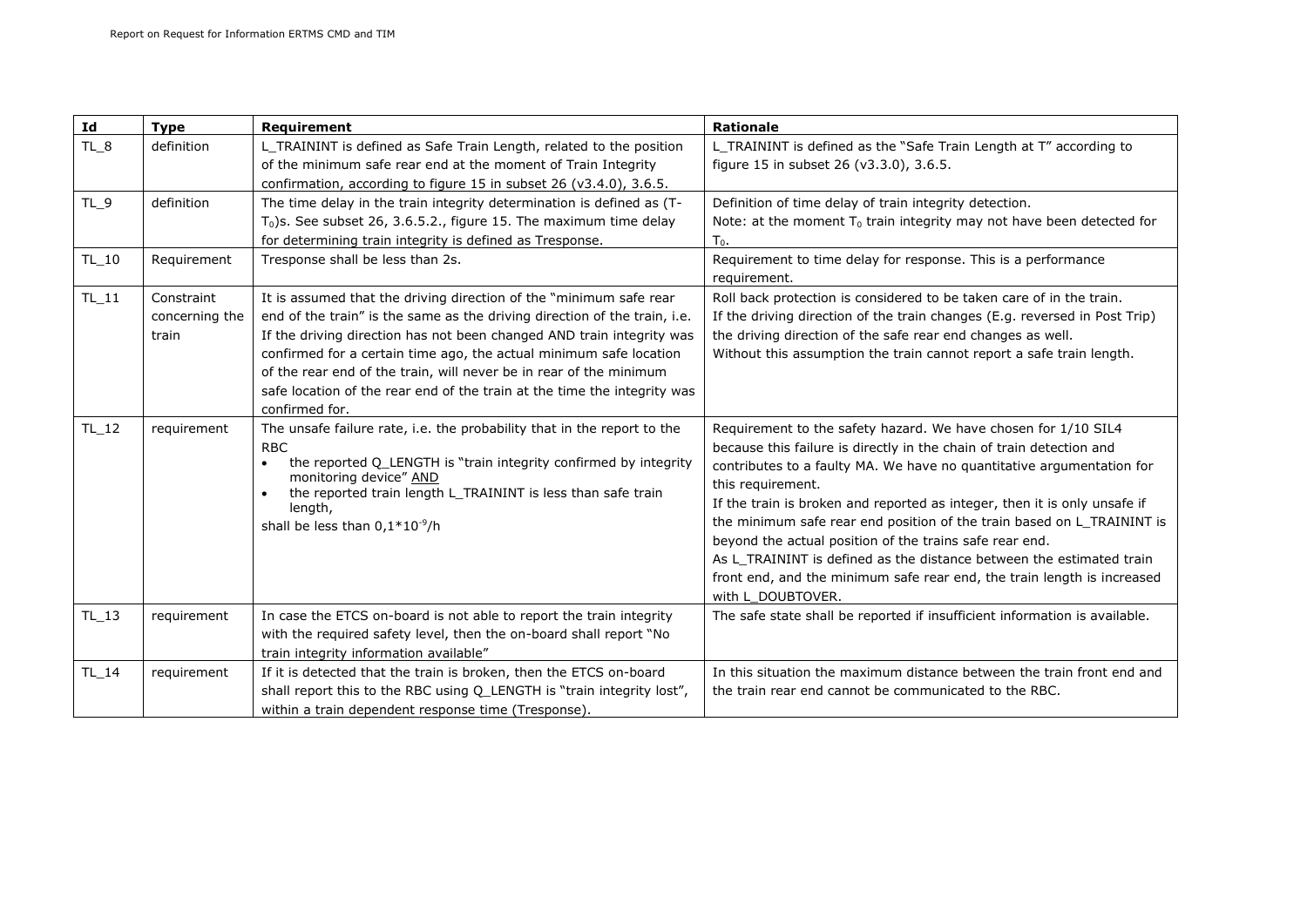| Id        | <b>Type</b> | Requirement                                                                                                                                                                                                                                                                                                                                                                                             | Rationale                                                                                                                                                                                                                                                                                                                                                                                                         |
|-----------|-------------|---------------------------------------------------------------------------------------------------------------------------------------------------------------------------------------------------------------------------------------------------------------------------------------------------------------------------------------------------------------------------------------------------------|-------------------------------------------------------------------------------------------------------------------------------------------------------------------------------------------------------------------------------------------------------------------------------------------------------------------------------------------------------------------------------------------------------------------|
| $TL_{15}$ | requirement | The availability failure rate<br>that the on-board reports "train integrity confirmed by driver" while<br>all units $(*)$ in the train are fitted with the a train integrity function<br>and the actual status is "Train integrity information confirmed by<br>integrity monitoring device"<br>shall be less than 10 <sup>-6</sup> /h<br>(*) a unit can be a locomotive, multiple unit or steering car. | Not reporting the correct integrity affects availability.                                                                                                                                                                                                                                                                                                                                                         |
| TL_16     | requirement | The availability failure rate<br>that the on-board reports "no train integrity information" for a period<br>longer that Tresponse while all units (*) in the train are fitted with<br>the a train integrity function (excluding the situations in TL_22 and<br>$TL_23$<br>shall be less than 10 <sup>-6</sup> /h<br>(*) a unit can be a locomotive, multiple unit or steering car.                      | Not reporting the correct integrity affects availability. Regarding CR940<br>problem 3 it is not clear if the L_TRAININT shall grow or the onboard<br>reports temporally no integrity information available until the integrity is<br>confirmed. This requirement allows both implementations until the CR is<br>clarified.                                                                                       |
| $TL_{17}$ | requirement | The reliability failure rate,<br>when the information "train integrity lost" is reported while the train<br>is not broken,<br>shall be less than 10 <sup>-6</sup> /h.                                                                                                                                                                                                                                   | If the train integrity lost is reported while it is not the case this affects<br>reliability.                                                                                                                                                                                                                                                                                                                     |
| $TL_{18}$ | requirement | The reliability failure rate<br>when the train is broken longer than a time Tresponse, but the<br>information "train integrity lost" is not included in the position<br>reports to the RBC.<br>shall be less than 10 <sup>-6</sup> /h.                                                                                                                                                                  | Not giving the information "train integrity is lost" while the train is<br>broken is not a safety failure for the level 3 operation if the conditions<br>given in requirement TL_12 are fulfilled, i.e. the L_TRAININT is still<br>correct.                                                                                                                                                                       |
| TL_19     | requirement | If the Q_LENGTH status information is "Train integrity information<br>confirmed by integrity monitoring device" the L_TRAIN parameter of<br>the train data shall be set automatically (without actions by the<br>driver) according to the actual train length. In this case the driver<br>has no possibility to change the L_TRAIN parameter manually.                                                  | If TIM function is available the train length (L_TRAIN) shall be set<br>automatically to reduce the risk of data entry errors in determining the<br>safe train length see TL_8. Note: L_TRAIN is the static train length while<br>L_TRAININT is the dynamic safe train length.                                                                                                                                    |
| TL_20     | Requirement | The unsafe failure rate, i.e. the probability that the L_TRAIN is<br>shorter than the actual train length shall be less than $0.1*10^{-9}/h$                                                                                                                                                                                                                                                            | Requirement to the safety hazard. We have chosen for 1/10 SIL4<br>because this failure is directly in the chain of train detection and<br>contributes to a faulty MA. We have no quantitative argumentation for<br>this requirement.<br>It is unsafe if the minimum safe rear end position of the train based on<br>L_TRAININT which is based on L_TRAIN is beyond the actual position of<br>the trains rear end. |
| $TL_21$   | Requirement | The reliability failure rate, i.e. the probability that the L_TRAIN is<br>longer than the actual train length $+10$ m shall be less than $10^{-6}/h$ .                                                                                                                                                                                                                                                  | Reporting a longer train length than the real train length the<br>performance. The 10 m is applicable for passengers trains.                                                                                                                                                                                                                                                                                      |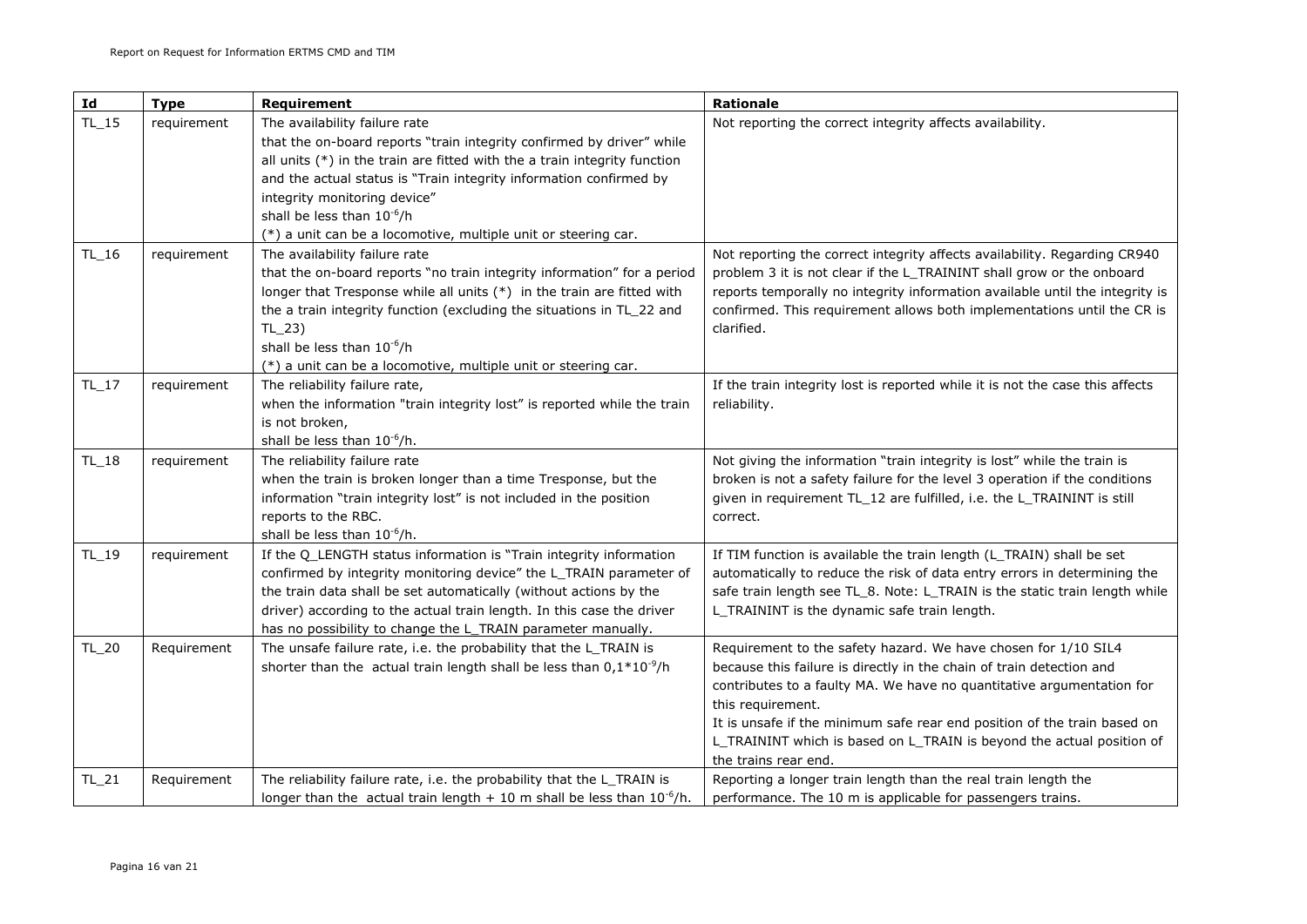| Id    | <b>Type</b> | Requirement                                                               | <b>Rationale</b>                                                          |
|-------|-------------|---------------------------------------------------------------------------|---------------------------------------------------------------------------|
| TL_22 | Requirement | When the actual train length has changed the L_TRAIN parameter of         | While the acknowledgement has not been received, this is the safe state   |
|       |             | the train data shall be set and sent to the RBC according to the          | because the train could have been split. The RBC shall be informed on     |
|       |             | actual train length. The train shall report "no integrity information     | the changed train length. This is related to the problems in CR940.       |
|       |             | available" as long as the acknowledgment from RBC on the train            | The acknowledgement is message 8. RBC shall confirm the new               |
|       |             | data is not received.                                                     | L TRAIN to be sure that the new information has reached the RBC.          |
| TL_23 | requirement | The driver shall be able to manually override the Q LENGTH status         | In case of a defect or coupling with non-TIM compatible rolling stock the |
|       |             | information to "No train integrity information available". In this        | TIM function shall be switched off (override). Both the Q_LENGTH status   |
|       |             | integrity override status the real integrity status of the train is to be | and the real integrity status of the train become "No train integrity     |
|       |             | treated as "No train integrity information available".                    | information available".                                                   |
| TL 24 | requirement | The manual override of the Q LENGTH status information to "No             | The switching off of the TIM function shall be implemented with a         |
|       |             | train integrity information available" shall be performed with a          | switch.                                                                   |
|       |             | switch.                                                                   |                                                                           |
| TL_25 | requirement | The status information Q LENGTH shall be shown to the driver. This        | The driver needs to be able to check the integrity status. The            |
|       |             | can be implemented in several ways, for example:                          | harmonized DMI does not support this.                                     |
|       |             | on request of the driver on another DMI than the harmonized               |                                                                           |
|       |             | ETCS DMI                                                                  |                                                                           |
|       |             | on a lamp<br>for each change of status as a message on the harmonized     |                                                                           |
|       |             | ETCS DMI, etc.                                                            |                                                                           |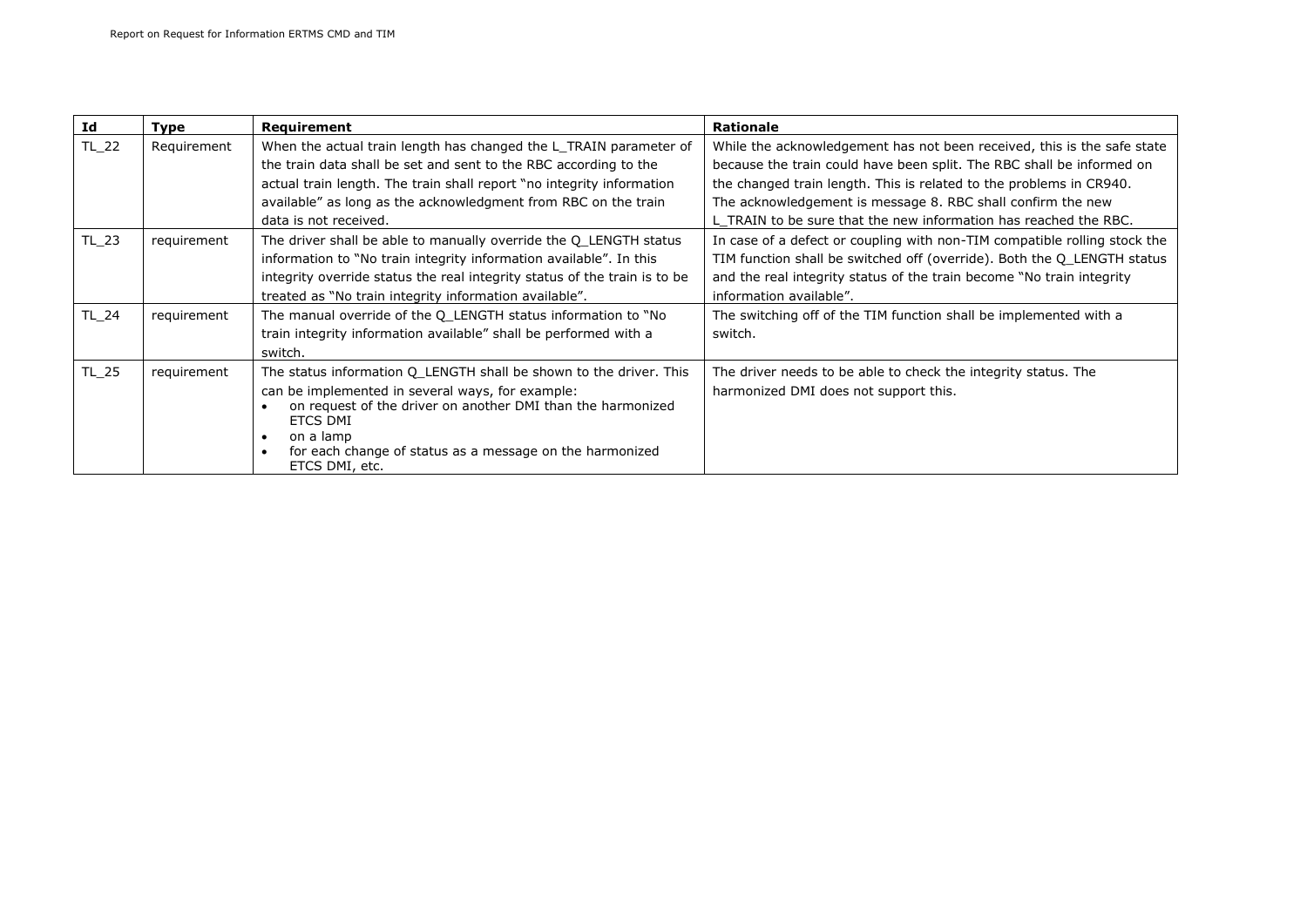Report on Request for Information ERTMS CMD and TIM

#### **4.2 Part B: Requirements on sub-system level**

Part A describes the requirements at the interface between the train and the RBC (1) train-track interface in figure 2). The internal requirement specifications in the RBC are not in the scope of this document. The internal requirement specifications in the train (2) to 5) in figure 2) are detailed in part B of this document.

These requirements are composed from a railway undertaking viewpoint.

The objective of part B is to have a Train Integrity Module available with standardized functions and interfaces..

The architecture is given in figure 1.



*Figure 1. Architecture for TIM function and device*

The requirements in this chapter are at sub-system level. Table 3 shows the reference-ids for the requirements related to figure 1.

|               | <b>reference Description</b>  |
|---------------|-------------------------------|
| l Train-x     | 5) Train requirements         |
| TIM-x         | 4) TIM requirements           |
| TIU-x         | 3) TIU interface requirements |
| <b>ETCS-x</b> | 4) ETCS-OBU requirements      |

*Table 1.*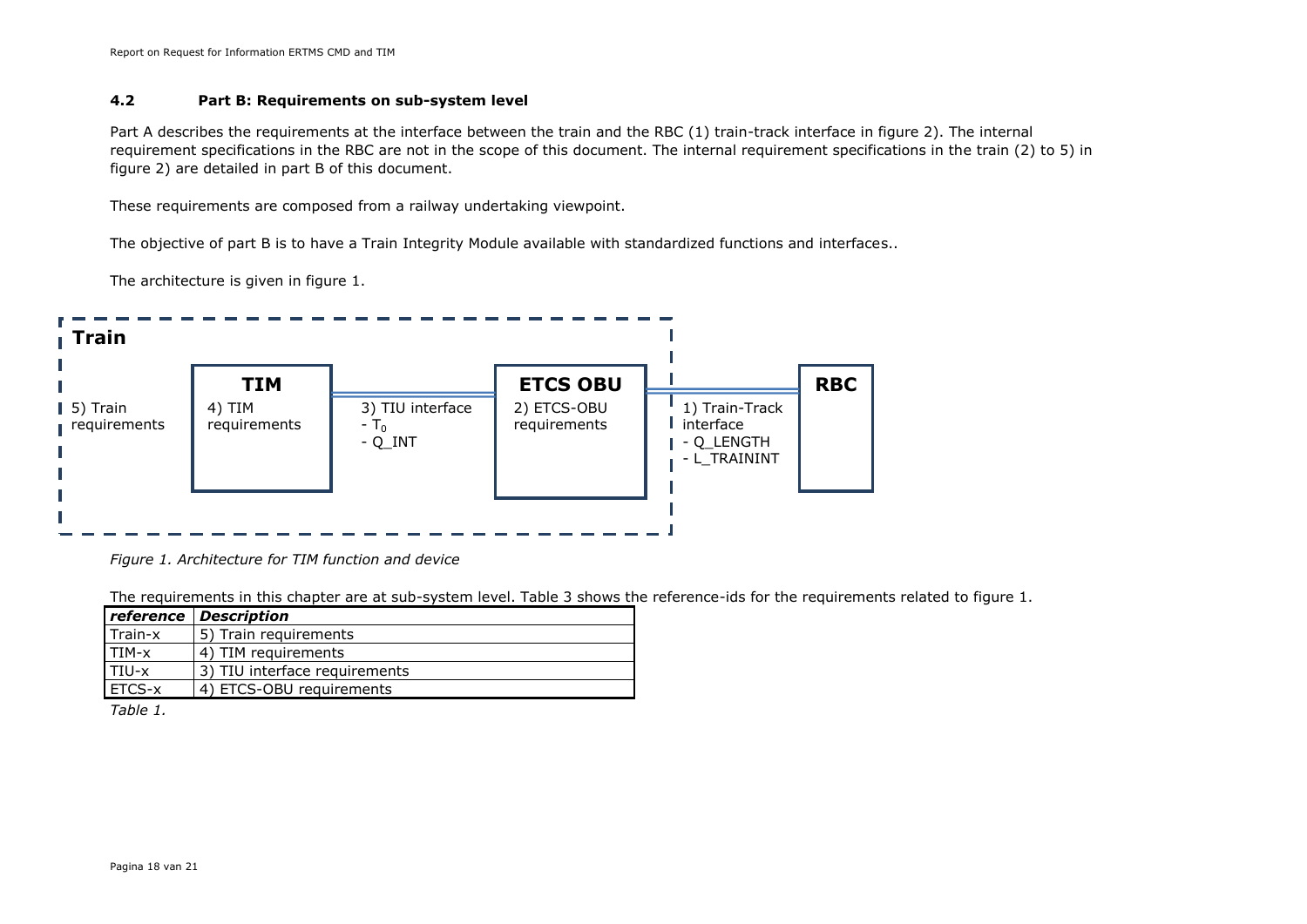#### **General requirements per module/interface**

- Train: the probability of losing integrity shall be defined as a constraint to the train (and the process handling the train)
- Train Integrity Monitoring device: this module determines if the train was not broken with a certain (train dependent) delay and communicates this information to the ETCS system
- Interface ETCS-TIM device (part of the TIU): includes "train integrity is confirmed for a specific moment in time", and the time for which , or "train integrity cannot be confirmed", or "train is broken", or "failed" and time synchronization between TIM and ETCS on-board
- ETCS: Calculate L\_TRAININT if information from the TIM device is received, taking the delay time into account.

#### **Requirements at sub-system level**

| Id      | <b>Type</b> | Requirement                                                                                                                                                                                                                                                                   | <b>Rationale</b>                                                                                                                                                                                                                                                                                                              |
|---------|-------------|-------------------------------------------------------------------------------------------------------------------------------------------------------------------------------------------------------------------------------------------------------------------------------|-------------------------------------------------------------------------------------------------------------------------------------------------------------------------------------------------------------------------------------------------------------------------------------------------------------------------------|
| Train-1 | Constraint  | The probability of losing integrity shall be less than $10^{-5}/h$                                                                                                                                                                                                            | The current frequency is around $10^{-6}/h$                                                                                                                                                                                                                                                                                   |
| $TIM-1$ | Requirement | The TIM module shall synchronize its internal clock with the ETCS on-board<br>internal clock, with a tolerance $<$ 10ms.                                                                                                                                                      | 10ms is the required resolution of the ETCS train borne<br>clock (T TRAIN)                                                                                                                                                                                                                                                    |
| $TIM-2$ | Requirement | In case the train is not broken, the TIM device shall report to the ETCS on-<br>board the time $(T_0)$ for which the integrity of the train is confirmed.<br>This time $(T_0)$ will have a delay (Tdelay) relative to the moment the message is<br>sent to the ETCS on-board. | If only the status "integrity confirmed" or "integrity not<br>confirmed" is reported, then the ETCS on-board has to<br>assume the worst case delay time, which can be long,<br>depending on the train type and TIM solution.                                                                                                  |
| $TIM-3$ | Requirement | In case the train is broken, the TIM device shall report to the ETCS on-board<br>"Train integrity lost"                                                                                                                                                                       |                                                                                                                                                                                                                                                                                                                               |
| $TIM-4$ | Requirement | If the TIM device cannot determine if the train is broken due to failure of the<br>device, then the TIM device shall report "fail state" to the ETCS on-board                                                                                                                 |                                                                                                                                                                                                                                                                                                                               |
| $TIM-5$ | Requirement | If the TIM device cannot determine if the train is broken due to another reason<br>(e.g. due to missing information) then the TIM device shall report "No train<br>integrity information available" to the ETCS on-board                                                      |                                                                                                                                                                                                                                                                                                                               |
| TIM-6   | Requirement | The unsafe failure rate of the TIM device, i.e. the probability that<br>the TIM device reports "train integrity confirmed" for a certain time $(T_0)$<br>while the train was broken at that time,<br>shall be less than 10 <sup>-5</sup> /h                                   | The total failure rate including the probability that a train<br>breaks will become: P_trainbreaks * (FR_TIM + FR_ETCS-<br>OBU) = $10^{-5}$ * ( $10^{-5}$ + $10^{-9}$ )<br>Where:<br>P trainbreaks: probability the train breaks<br>FR TIM: failure rate of the TIM device<br>FR ETCS-OBU: failure rate of the ETCS on-board. |
| $TIM-7$ | Requirement | The delay (Tdelay) shall always be less than a rolling stock dependent time<br>"Tdelay max"                                                                                                                                                                                   | The delay time of the TIM device                                                                                                                                                                                                                                                                                              |
| TIM-8   | Requirement | For train sets Tdelay max shall be less than 1s.                                                                                                                                                                                                                              | For train sets the train integrity can actively be monitored.<br>For other train types (hauled passenger of freight), the<br>delay could be much longer.<br>The ETCS equipment shall be useable in all train types.                                                                                                           |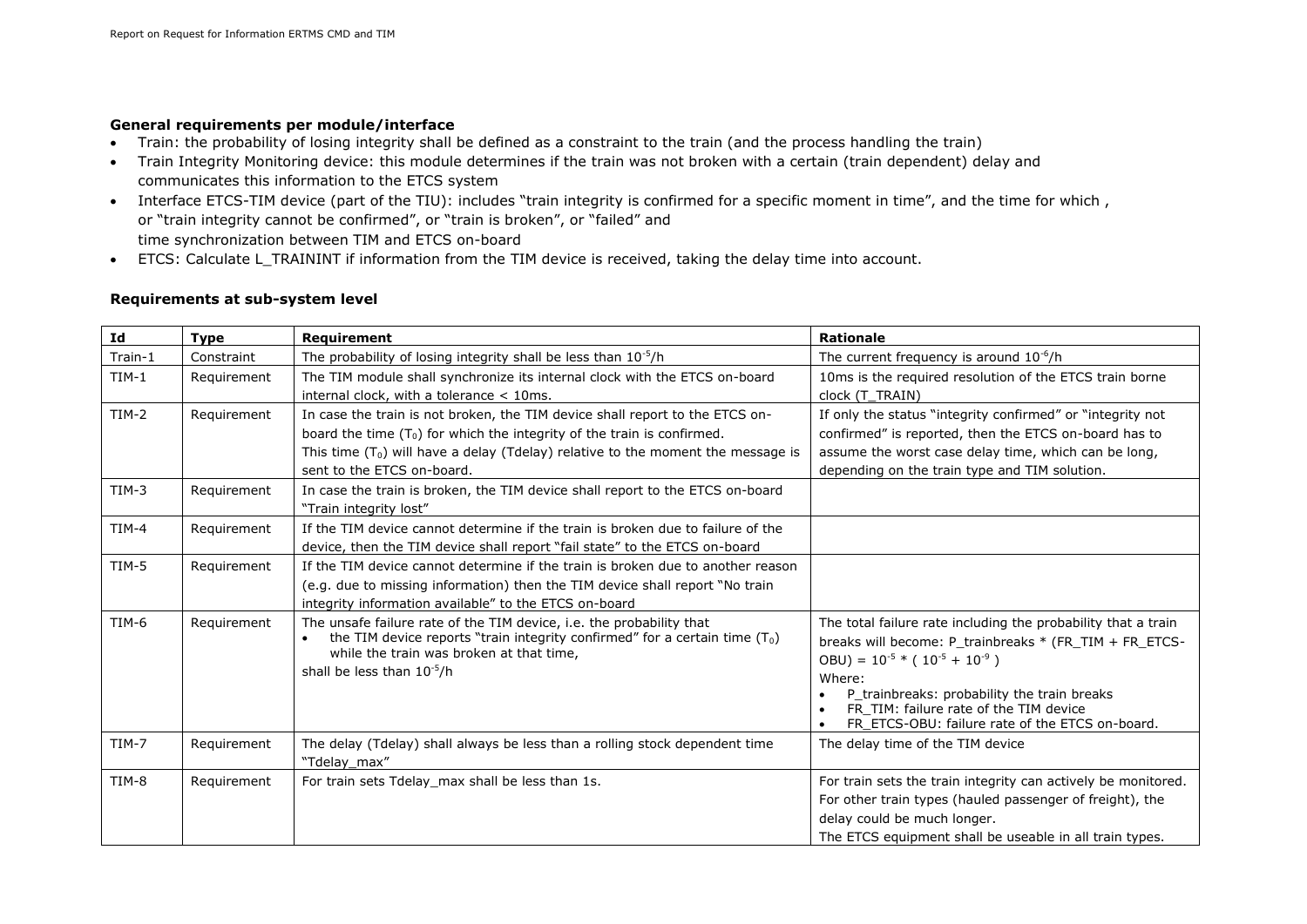| Id            | <b>Type</b> | Requirement                                                                                                                                                                                                                                                                                                                                                                                                                                   | Rationale                                                                                                                                                                                              |
|---------------|-------------|-----------------------------------------------------------------------------------------------------------------------------------------------------------------------------------------------------------------------------------------------------------------------------------------------------------------------------------------------------------------------------------------------------------------------------------------------|--------------------------------------------------------------------------------------------------------------------------------------------------------------------------------------------------------|
| TIM-9         | Requirement | The availability failure rate of the TIM device, i.e. the probability that<br>"TIM device faulty" is reported to the ETCS on-board OR<br>"no information available" is given to the ETCS on-board<br>$\bullet$<br>shall be less than 10 <sup>-6</sup> /h                                                                                                                                                                                      | The TIM device is the module which can cause<br>unavailability of the TIM function if ETCS (including on-<br>board) is operational, so the complete failure rate may be<br>assigned to the TIM device. |
| <b>TIM-10</b> | Requirement | The reliability failure rate of the TIM device, i.e. the probability that<br>"train broken" is reported to the ETCS on-board, while the train is not<br>broken,<br>shall be less than 10 <sup>-6</sup> /h                                                                                                                                                                                                                                     | The TIM device is the module which can cause<br>unavailability of the TIM function if ETCS (including on-<br>board) is operational, so the complete failure rate may be<br>assigned to the TIM device. |
| <b>TIM-11</b> | Requirement | The reliability failure rate of the TIM device, i.e. the probability that<br>"integrity is confirmed" is reported to the ETCS on-board while the train<br>has been broken longer than a time Tdelay_max ago<br>shall be less than $10^{-3}/h$                                                                                                                                                                                                 | As the total failure rate (train broken, i.e. $10^{-5}$ , and not<br>reported $10^{-3}$ ) becomes $10^{-8}/h$ , it can be neglected in the<br>total reliability failure rate.                          |
| TIM-12        | Requirement | The TIM device shall report the integrity status and the related time stamp $T_0$<br>at least once per second to the ETCS on-board.                                                                                                                                                                                                                                                                                                           |                                                                                                                                                                                                        |
| TIM-13        | requirement | The maintenance interval for the TIM device shall be at least 10 years                                                                                                                                                                                                                                                                                                                                                                        | Requirement for maintenance.                                                                                                                                                                           |
| $TIU-1$       | Requirement | The TIU shall provide a protocol for time synchronization between TIM device<br>and ETCS on-board shall be available                                                                                                                                                                                                                                                                                                                          |                                                                                                                                                                                                        |
| $TIU-2$       | Requirement | The TIU shall provide a variable Q_INT to indicate the following four states<br>from the TIM device to the ETCS on-board:<br>Train Integrity is confirmed<br>Train is broken<br>TIM device faulty<br>No information available                                                                                                                                                                                                                 |                                                                                                                                                                                                        |
| $TIU-3$       | Requirement | The TIU shall provide a variable to communicate the time $(T_0)$ for which the<br>integrity is confirmed (if so).                                                                                                                                                                                                                                                                                                                             |                                                                                                                                                                                                        |
| $TIU-4$       | requirement | The suppliers interface specification of the TIM at the TIU shall be free of use<br>for the customer.                                                                                                                                                                                                                                                                                                                                         | The specifications at the TIU level shall be available and<br>free for use for the customer.                                                                                                           |
| ETCS-1        | Requirement | If<br>$\bullet$<br>a message confirming the train integrity is received from the TIM device<br>then,<br>the ETCS on-board shall determine the "confirmed safe minimum rear end<br>location" of the train at the time $(T_0)$ .<br>The ETCS on-board shall store the least restrictive (i.e. farthest) determined<br>"confirmed safe minimum rear end location", thus overwrite the stored value<br>only if the new value is less restrictive. |                                                                                                                                                                                                        |